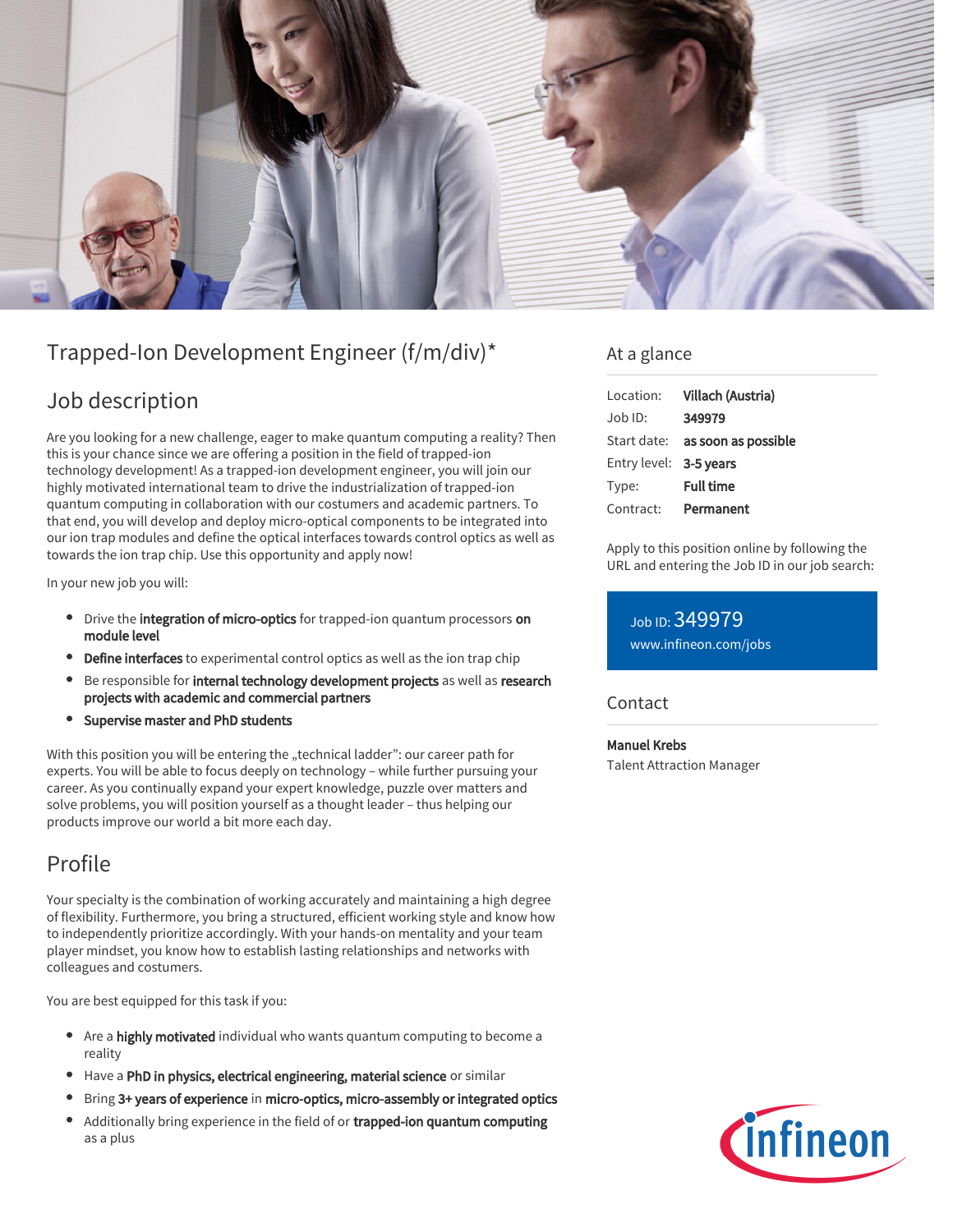Are fluent in English, German skills or willingness to learn it as additional advantage

We offer competitive salaries and additional benefits based on your performance, experience and qualification. The employment is in accordance with the collective salary and wage agreement for employees of the electrical and electronics industry, employment group G-H (https://www.feei.at/wp-content/uploads/2022/05/minimumsalaries-white-collar-workers-2022.pdf). The monthly salary is paid 14 times p.a. We offer a higher compensation depending on your expertise and skills.

# Benefits

• Villach: Coaching, mentoring networking possibilities; Wide range of training offers & planning of career development; International assignments; Different career paths: Project Management, Technical Ladder, Management & Individual Contributor; Flexible working conditions; Home office options; Part-time work possible (also during parental leave); Sabbatical; Child care in Villach & Klagenfurt; On-site social counselling and works doctor; Health promotion programs; On-site canteen; Private insurance offers; Wage payment in case of sick leave; Corporate pension benefits; Flexible transition into retirement; Performance bonus; Accessibility, access for wheelchairs

### Why Us

#### Part of your life. Part of tomorrow.

Infineon is a world leader in semiconductor solutions that make life easier, safer, and greener. Our solutions for efficient energy management, smart mobility, and secure, seamless communications link the real and the digital world.

#### – Power & Sensor Systems (PSS) drives leading-edge power management, sensing, and data transfer capabilities –

Infineon PSS semiconductors are enabling intelligent power management, smart sensitivity, and fast, reliable data processing in an increasingly digitalized world. Our state-of-the-art power and connectivity devices make chargers, servers, mainboards, power tools, and lighting systems smarter, smaller, lighter, and more energy-efficient. In addition, our trusted sensors give things an intuitive sensing capability to make them contextually aware, and our RF chips support fast and reliable data communications. [Click here](https://www.infineon.com/cms/en/careers/working-at-infineon/PSSDreamJob/) for more information about working at PSS with interesting employee and management insights and an overview with more #PSSDreamJobs.

At Infineon in Villach you shape the technologies of tomorrow and work in an international environment with more than 3900 colleagues from over 70 nations. Your personal contribution will be valued and appreciated as the cornerstones of our success. And all that in beautiful surroundings which guarantee a high quality of life.

The City of Villach is located in the center of Carinthia, Austria's southernmost province, in close proximity to the Italian and Slovenian border. Due to its particular geographic location and the outstanding natural beauty of the region, Villach and the whole province of Carinthia have for generations been popular holiday destinations for people from all over the world. Living in Austria also has many social, health-care-related and economic perks. The country's social and health care system is among the best in the world and for decades numerous international surveys have singled out Austria as a particularly safe and wealthy country with a high quality of life. Villach benefits from its status as a "small town", offering everyday living at affordable prices in an outstanding setting.

Find out what you like most about Villach and join us: <https://www.welcome2villach.at/>

\* The term gender in the sense of the General Equal Treatment Act (GETA) or other